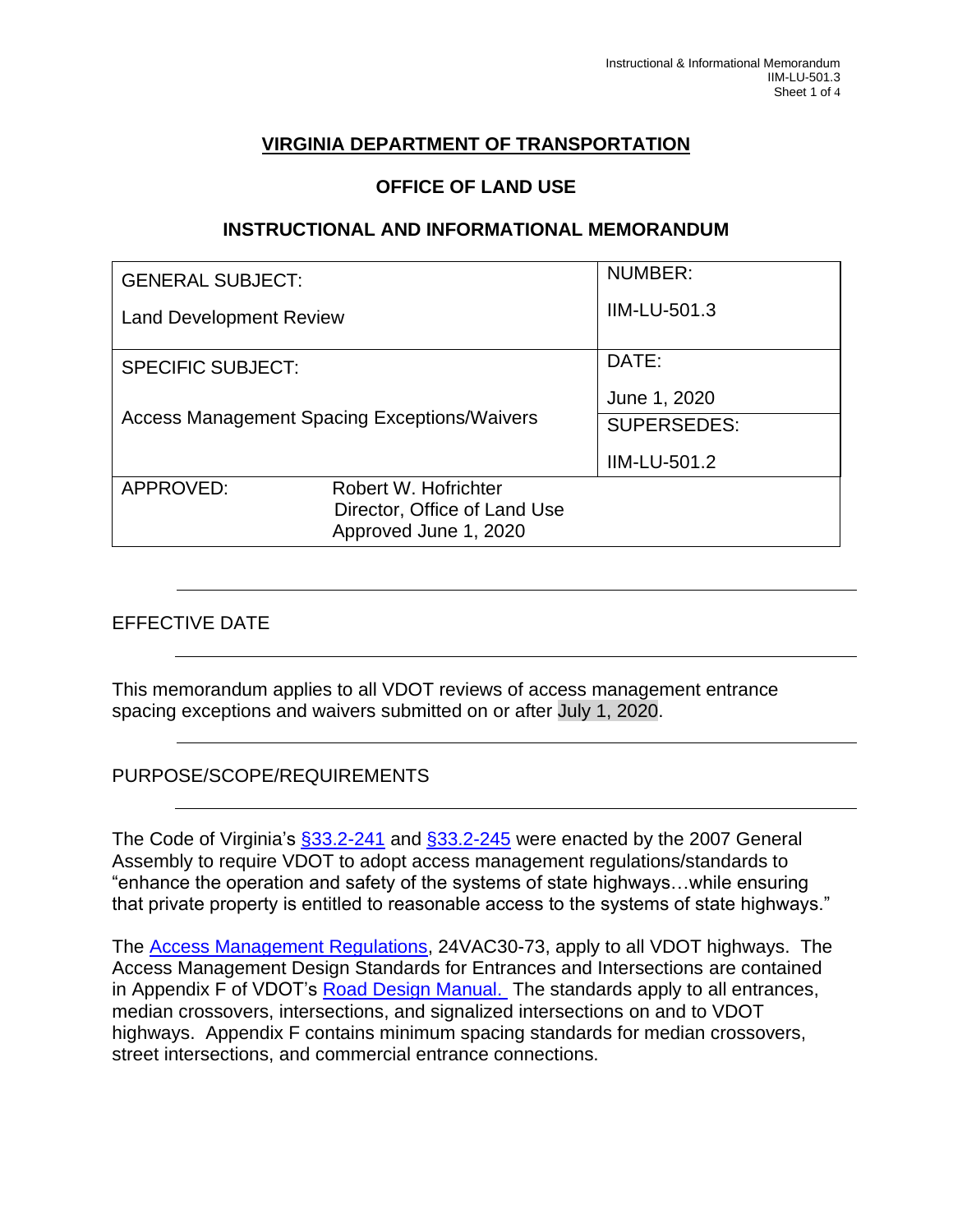The regulations were drafted to anticipate potential situations that might prevent compliance with the requirements and then to provide VDOT the flexibility to approve an exception to address the situation. The property owner benefits by knowing up front what the exceptions are to the rules, what information needs to be submitted, and the procedure for seeking approval. The exceptions help to assure the application of the requirements is reasonable and fair.

While these are called exceptions in the regulations, they are the equivalent of waivers, as that term is used in VDOT design jargon, as they are variations from VDOT standards and not AASHTO standards. Hence, the form for a variance from spacing standards for entrances being built by non-VDOT projects (developments, for example) is named "Access Management – Exception," while the form for documenting variance from spacing standards associated with a VDOT highway project is named "Access Management – Waiver."

The forms are for use to document variance from the following access management requirements:

- Shared commercial entrance
- Connection to adjoining undeveloped property
- Prohibition from placing commercial entrance within the functional area of an intersection
- Spacing standards (including corner clearance)

## PROCEDURES

The exception request review and approval process is described in subsection 120 D of [the Access Management Regulations.](https://law.lis.virginia.gov/admincode/title24/agency30/chapter73/section120/)

Generally, it is more efficient if access management spacing exceptions are requested and processed during rezoning rather than waiting for site plan submission, as the location of entrances or street connections is sometimes a proffered condition of a zoning approval.

A request for an exception related to a development or a project being funded and built by others is submitted in writing using the Access Management Exception Request form [\(Form AM-E\)](http://www.virginiadot.org/projects/resources/Access_Management_Exception_Request_Form_AM-E.pdf) to the appropriate Area Land Use Engineer (ALUE) or Assistant Resident Engineer – Land Use (ARE-LU). [Form AM-E](http://www.virginiadot.org/projects/resources/Access_Management_Exception_Request_Form_AM-E.pdf) is available on the VDOT access management web site and from the District Offices. Documentation to justify the request is specified in the regulations for each requirement and on the exception form. The exception is valid for as long as the details of the entrance location/design in the request and its supporting assumptions do not change.

[Form AM-E](http://www.virginiadot.org/projects/resources/Access_Management_Exception_Request_Form_AM-E.pdf) must contain or be accompanied by sufficient attachments so that the need and the impact of the exception is clearly demonstrated.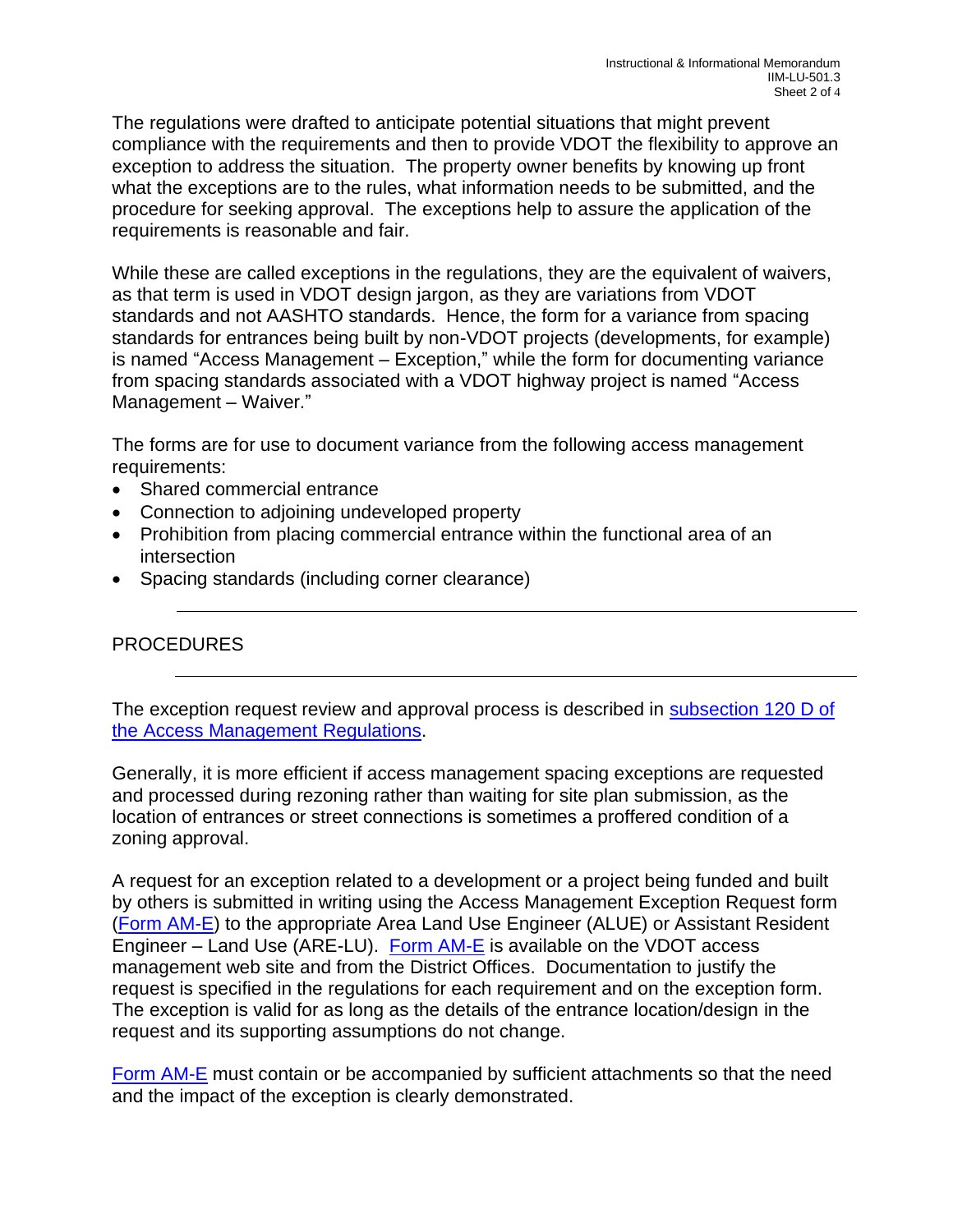Access management exceptions shall be reviewed and approved by the District Administrator/District Engineer or designee, in accordance with each district's procedures. For waivers or exceptions involving potential signalized intersections, especially on highways that are designated as part of the Arterial Preservation Network (which is described [here\)](https://www.virginiadot.org/programs/vdot_arterial_preservation_program.asp), consideration must be given to the requirements in the latest version of IIM-TE-387.1 (which can be found at Traffic Engineering Division's IIM page, [http://www.virginiadot.org/business/traffic\\_engineering\\_memoranda.asp\)](http://www.virginiadot.org/business/traffic_engineering_memoranda.asp), the Virginia [Supplement to the MUTCD,](https://www.virginiadot.org/business/virginia_mutcd_supplement.asp) and the relevant portions of Appendices A and F of the [Road Design Manual.](https://www.virginiadot.org/business/locdes/rdmanual-index.asp) Finally, new crossovers on the Arterial Preservation Network must also be approved by the District Administrator/District Engineer (DA/DE) and the State Location & Design Engineer, regardless of whether the proposed crossover is subject to an access management exception, so final approval of such waivers should also include review by the DA/DE and the State L&D Engineer.

A decision should be made within 30 calendar days of receipt of the written request and all documentation specified in the regulations. If the entrance application is incomplete, it should be returned with items missing noted. The 30 days would start again upon receipt of a new application.

For highway construction or reconstruction projects funded at least partially by VDOT on roadways owned and maintained by VDOT, a request for a waiver to the spacing standards shall be submitted to the District Location and Design Engineer using the Access Management – Waiver form [\(Form AM-W\)](https://insidevdot.cov.virginia.gov/div/OLU/2IQWZ/AccManRegStan/Access%20Management%20Exception%20Forms/AM-W%20VDOT%20Project%20Access%20M.%20Waiver%20Form%203.2019.PDF).

Copies of reviewed and approved Access Management Exception and Waiver forms shall be sent to the Office of Land Use and shall be uploaded by the district or residency to the appropriate district folder in [ProjectWise.](https://projectwise.vdot.virginia.gov/login.aspx) The naming convention for the files shall be *County # Route Number # Development Name – Phase # Land Use Permit Number or Locality Project Number (if available)*.

NOTES

- The Access Management Exception and Waiver forms are listed under the Office of Land Use, and are separate from the [LD-452](http://vdotforms.vdot.virginia.gov/SearchResults.aspx?filename=LD_452_2_24_17.pdf) form dealing with design waivers for other situations.
- Access Management research reports, studies, and archived exceptions and waivers are available at: [https://insidevdot.cov.virginia.gov/div/OLU/2IQWZ/SitePages/Home.aspx.](https://insidevdot.cov.virginia.gov/div/OLU/2IQWZ/SitePages/Home.aspx)